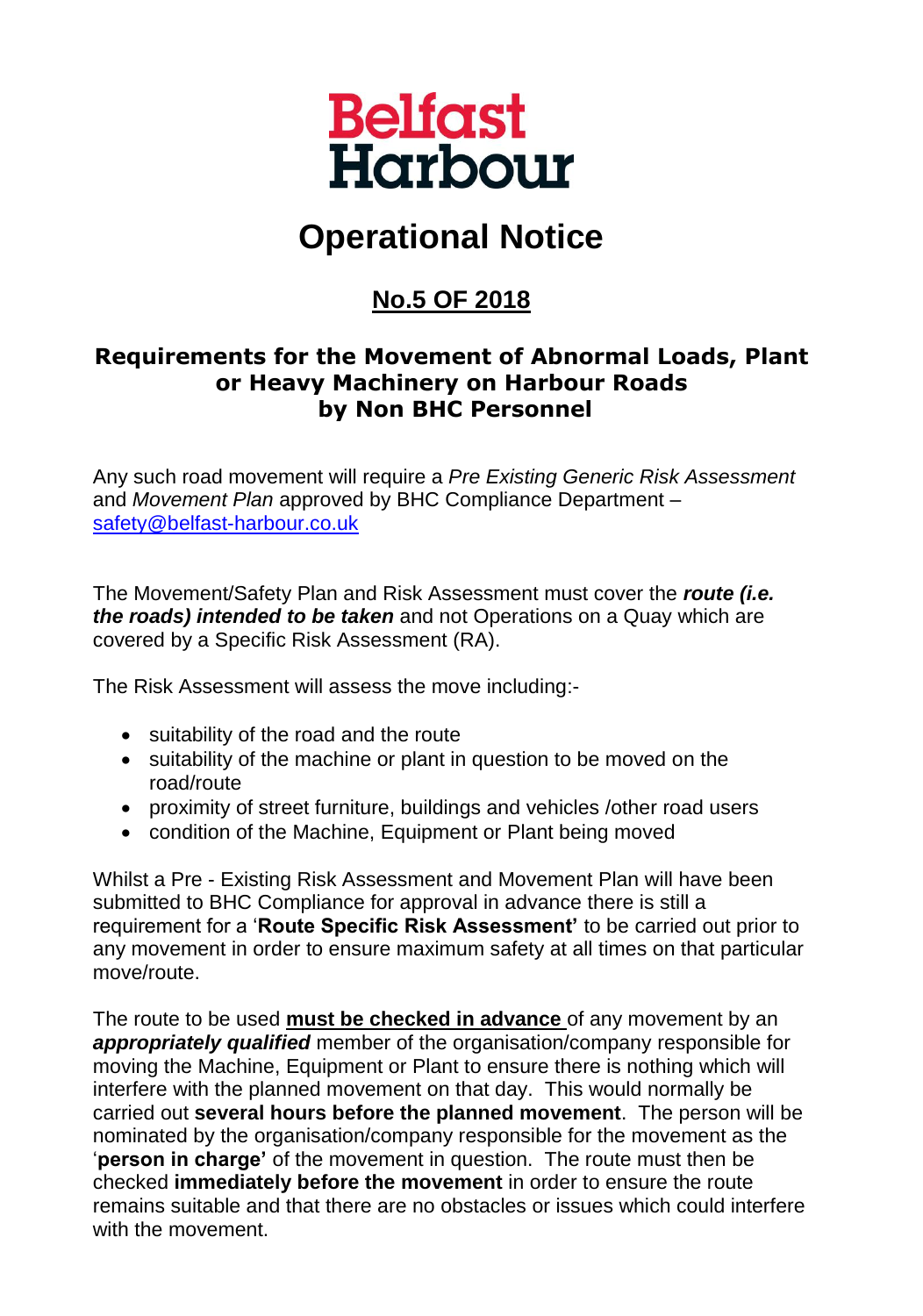If the 'Route Specific Risk Assessment' differs from the Pre – Existing Risk Assessment it must receive approval from BHC Compliance Department prior to any movement taking place.

1) Non BHC Personnel wishing to move Plant/Machinery/Equipment used in Port Operations will in the first instance contact:

Belfast Harbour Police (BHP) Control Room on **028 90 553000**

- 2) BHC reserve the right to delay any movement subject to any other operational priority
- 3) If restrictions are present at the time of movement, BHC Harbour Master reserves the right to remove any blockage at the cargo/equipment owner's expense.
- 4) The Organisation/Company moving the Plant/Machine/Equipment is responsible for the safe movement including the supply of sufficient and appropriately qualified staff to assist
- 5) Any assistance from BHC/BHP will involve Cost Recovery.

Unless otherwise approved in the existing Risk Assessments movements will take place:-

- With no less than a minimum of **2 hours** advanced warning
- Movements should be avoided during peak traffic times of *0730 – 0900 and 1600 – 1730*
- Movements during extreme weather must be avoided

## **Resources:** - a **minimum** of

- 1 Machine/Equipment/Plant Operator/Driver
- 2 vehicles with Amber Beacons and reflective marking to the rear + Driver's
- 1 Banksman will be required to remain on the opposite side of the Machine Operator/Driver at all times during the move
- *6)* Where possible cranes/machinery will not be moved during the hours of darkness. If such movement is essential during the hours of darkness for operational reasons Lights (Any Machine/Equipment or Plant moving on a Harbour Road must have functioning lights with 2 Red to the rear and 2 White to the front). Reflective material must be displayed to the rear and sides of the Plant/Machine/Equipment and Escort Vehicles.